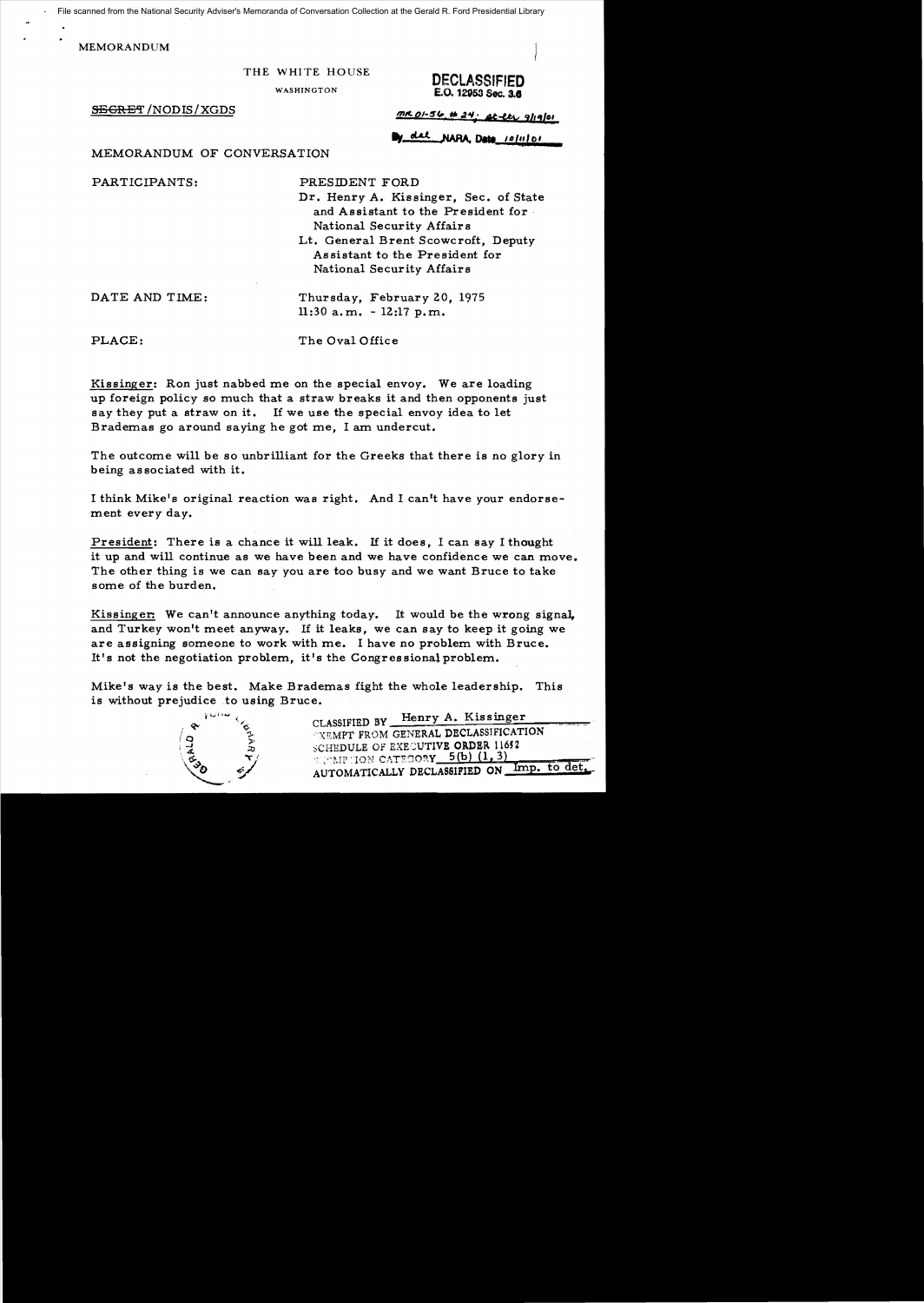## s.ECR:l~j':f *INODIS/XGDS* -2

President: Why do anything until Congress undoes the damage it has done? It would do no good for anyone to go under these circumstances..

Kissinger: If we use an envoy as a price for getting a waiver, we are dead, because then they can get anything by making me move aside.

President: I think we should do nothing until Congress straightens itself out. I would get Mahon and Cederburg to move, with the support of the leadership. I will call them and the Speaker and Rhodes to try to get them to act. Then you talk to Dinitz.

Kissinger: McFall told the Vice President that the Jews were using the ,Turkish'problem to keep me off Israel's back. I agree, because it ' correspondswtth what happened when Israel decided to go into'delaying actions.

President: Should we tell them what we agreed with Passman?

Kissinger: They are playing a dangerous game. They still have a  $40\%$ option of wanting the negotiations to collapse. It is not in the bag. Israel is not signed up. Nor is Sadat. I think Israel won't want to leave the passes for 18 months, even if they agree in principle.<sup>\*</sup> We have to keep the Syrians and Soviet Union off our back.

One of the profound concerns abroad is erosion of your and my authority.

If we had had to account for the Israeli-Arab negotiations the way we have with Greek-Turkish, we would have gotten nowhere.

President: Let's try to get it through a continuing resolution. We have time on our side. Let's get Mahon and Cederburg moving as soon as possible with both Leaderships.

Kissinger: You had rejected Shaefer for the UN. For everything?

President: He left the Govenorshipand went into business. He resigned after a year with allegations of illegality. That's the only problem.

Kissinger: I have no personal interest in 'him.

President: He is a friend -- this is the only problem.

Kissinger: Scranton is not rushing for the job  $-$  not that it has been offered.

President: So let's not talk to Scali yet.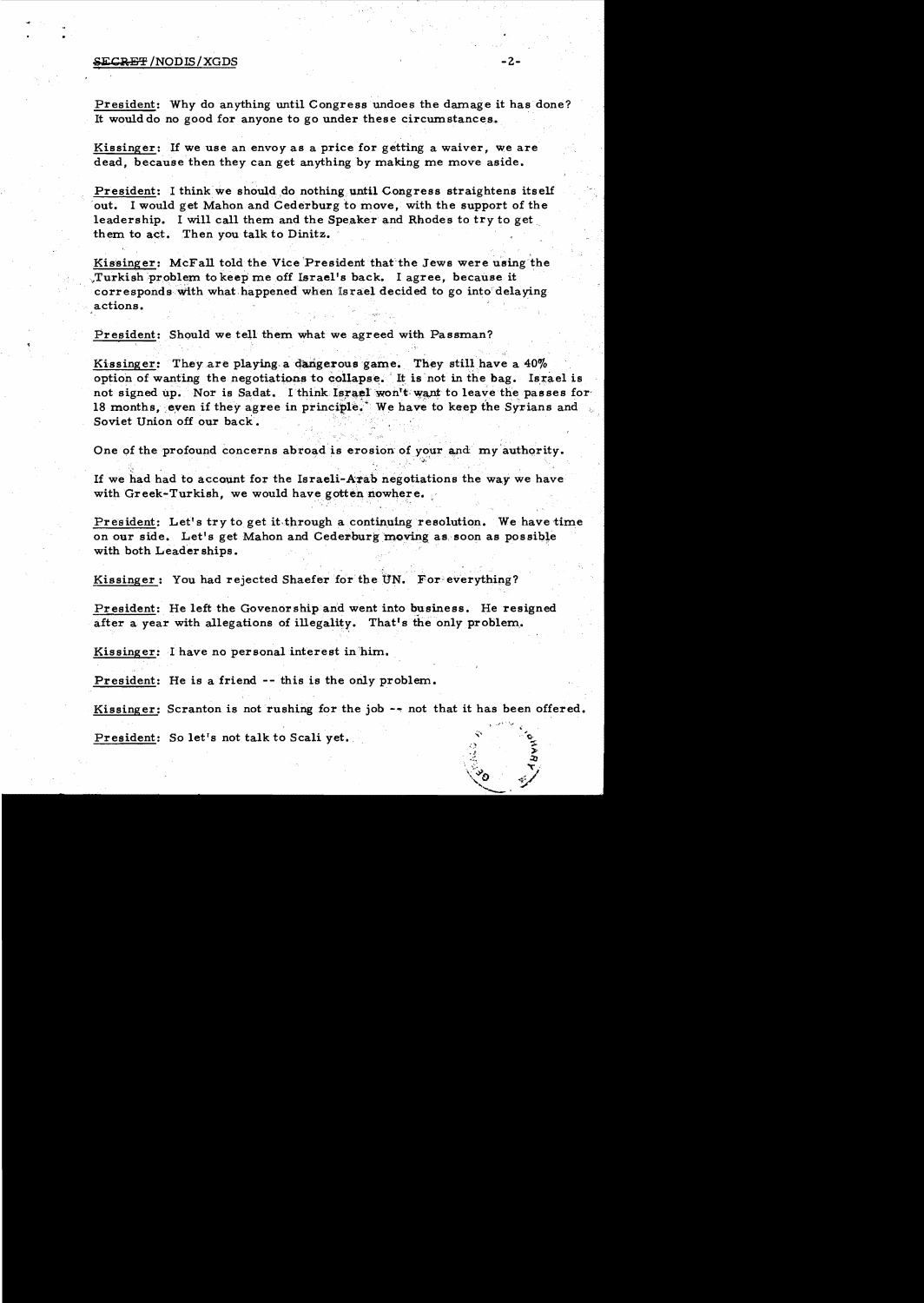## $SEGRET/NODIS/XGDS$  -3-

•

Kissinger: We have told the Indians about Pakistan. I thought we shouldn't raise it with the Leadership. You may catch some hell from the Indians.

Cambodia is sort of disintegrating, regardless of the money. We may have the problem of liquidating Cambodia over the next two weeks.

We also have an Ambassador who has gone wild and is writing for the record.

Giscard gave you wrong information about Hanoi cutting off supplies. He was right about Sihanouk's willingness, but as long as Khmer Communists are winning, there is no incentive to negotiate. I would expect Cambodia not to last past April.

President: If Cambodia gets knocked out of the appropriation, they will certainly collapse. But then it will be the Congress.

What will the Security Council action be on Cyprus? Condemnation?

Kissinger: We will say we are opposed to unilateral action. The Chinese, who is the Chairman, will agree to keep the Great Powers out. The Soviet Union will *try* to condemn and get involved.

The Turkish thing is the worst thing we have done since the Suez in '56. Even if we do it, we will suffer for years, even though *you* and I will be heroes in Turkey. The reaction among the Turkish military is unbelievable.

On CSCE, I think we should move for a summit in early July and a Brezhnev summit in September. You could visit Western Europe before and Eastern Europe after CSCE.

[There was additional discussion of whether additional help is needed. Whatever is needed, under the President's direction. Bruce could be kept available First, the ban aid must be lifted, then we find a medium for continuing negotiations. ]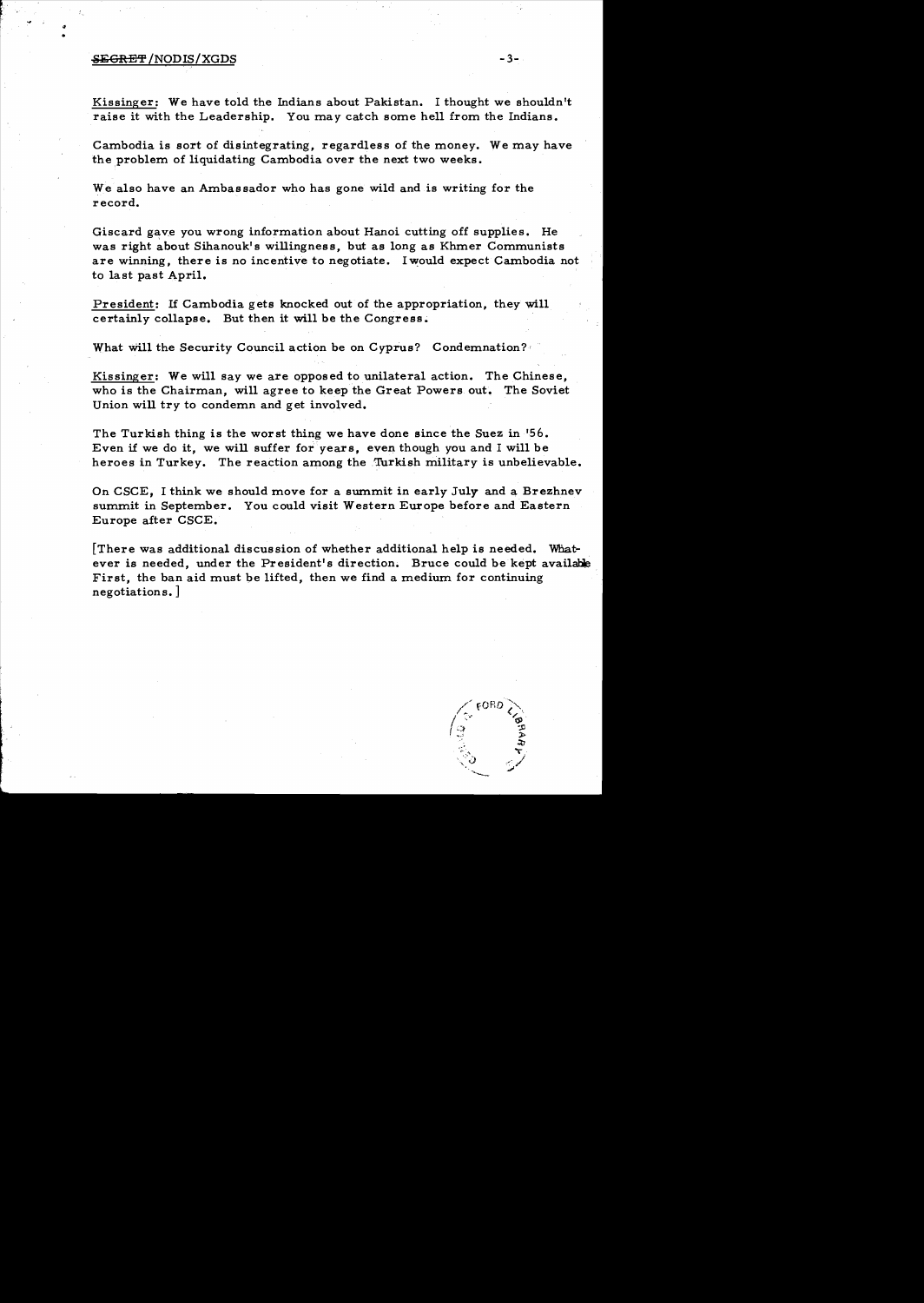$\sqrt{\frac{P/K}{205}}$ 

 $\frac{1}{\sqrt{2\pi}}\frac{1}{\sqrt{2\pi}}\left(\frac{1}{2}\right)^{\frac{1}{2}}$ 

thursday<br>thursday<br>11:36-2:17 PM

K Rom just notted me and efter som, We are looking my EP to mind that a strange lands it + them oppourants put say they put a And we speciente to let Bralance go and saying to get me I am indicat. The antrane with to so immediant to face Greek that we play ling avore. Strips hotes ose, rection was hight and Leant bar ingen indonement com day. of Chance it will leak, If it bes, demany I that it along to grant & contrios as we have him of have confuncion more other is an compre you to by a cur want Brace to take some  $y_c$  for line Il Enton more anything Tiday. Be weary signal + [ sont matter groupe got dechaus cin son a hught point and correspone tomasse husthe wf-our. Shave as probable former. It not usest plater it a dos ling port.<br>Miks was in Lost, Under Had fryst whole lendristing. This is w/s pepulie Knowy Bree P Why de anything mother comp under damage it his dru ? Would no prefe angant po metre cremolanes R y un vou au moy as a pine fai quettinga waiver, we are deed brown they can get anything by making me more aside sharpten todfort, I make that in Gelariony to man or surport of leadership. I will call them + sperher thooks to try to get

**DECLASSIFIED** AUTHORITY for mil 01-56#24; the 110/01 BY  $\frac{1}{4}$  NLF, DATE  $\frac{2}{2}$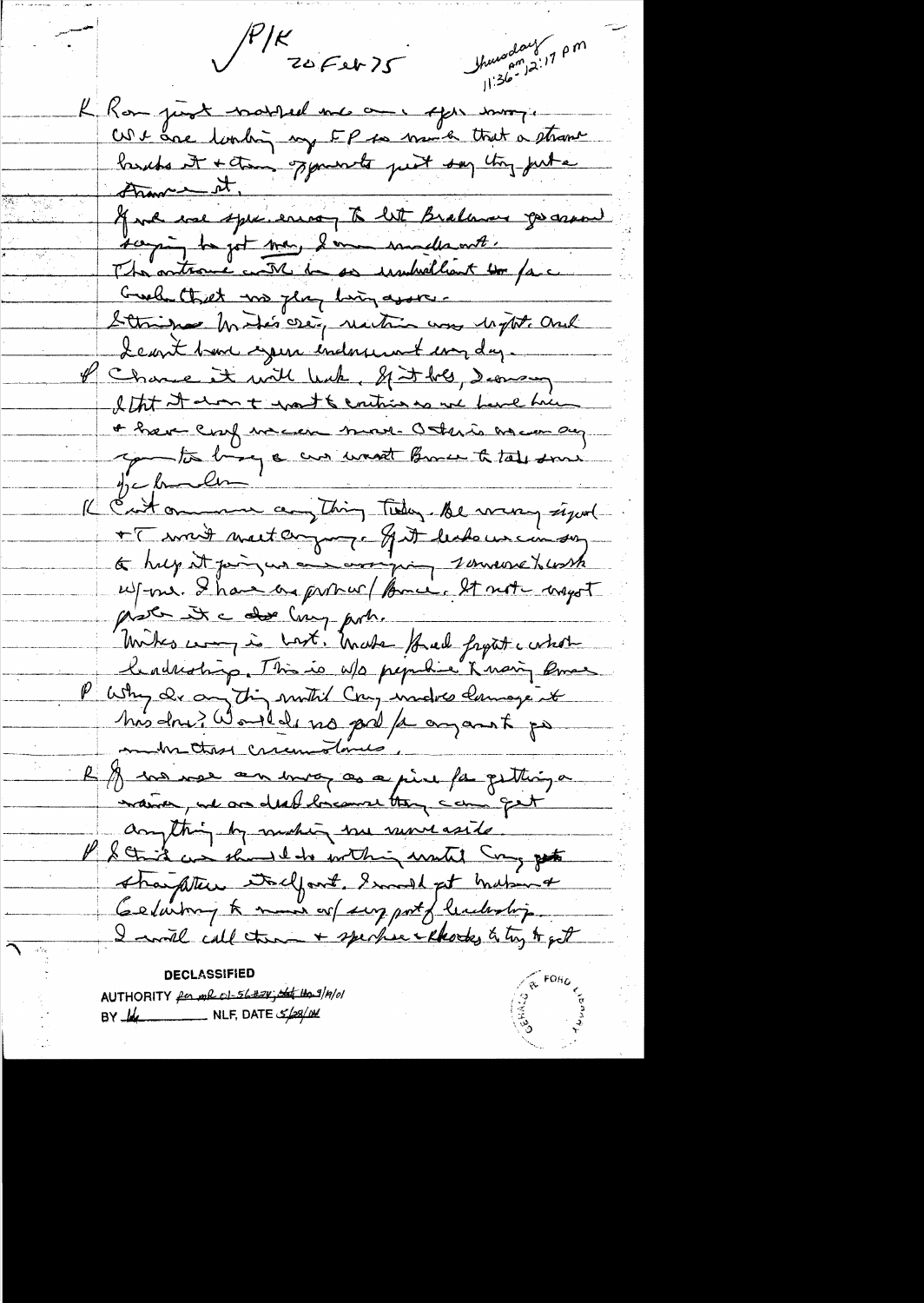Com & at Thomps Talk & Sendy It besynne ff - for I back. I apre, la mer R They pluging a lunger point. They still have ce village. Sturm of landing uniting myst evillage. for is not in a bag. I not signed up, not Sadot & this I want wort to learn passes the for 18 mos com if they agree in principle. Un havent trep a Engineer p (c) ofform bush. One of proposed coveres about is erviron france Kno had had to cecan to I- and myst the my we have w/ G-T, and would have jotten wounder. Phinto to 7 ist it than CR. We have tried surger \$ 5/ hatch hacked jes. KR You halugette italje Franconjette P Ne deft Commelig & sint to Cetepongton Heinzignal  $*$  $\lambda = \alpha \ln p$ K Ihme no permed interestion time P It a private this is only prob. K Scrantin is not rusting for c job not it hver offered P So let' not Task & Scali yet. K Ces - have Told Su dias about Pok. I thran show white raise it w/ leadership. Jon -way catch some hell pome Intime. Contantier in sort of clientementing, regardles